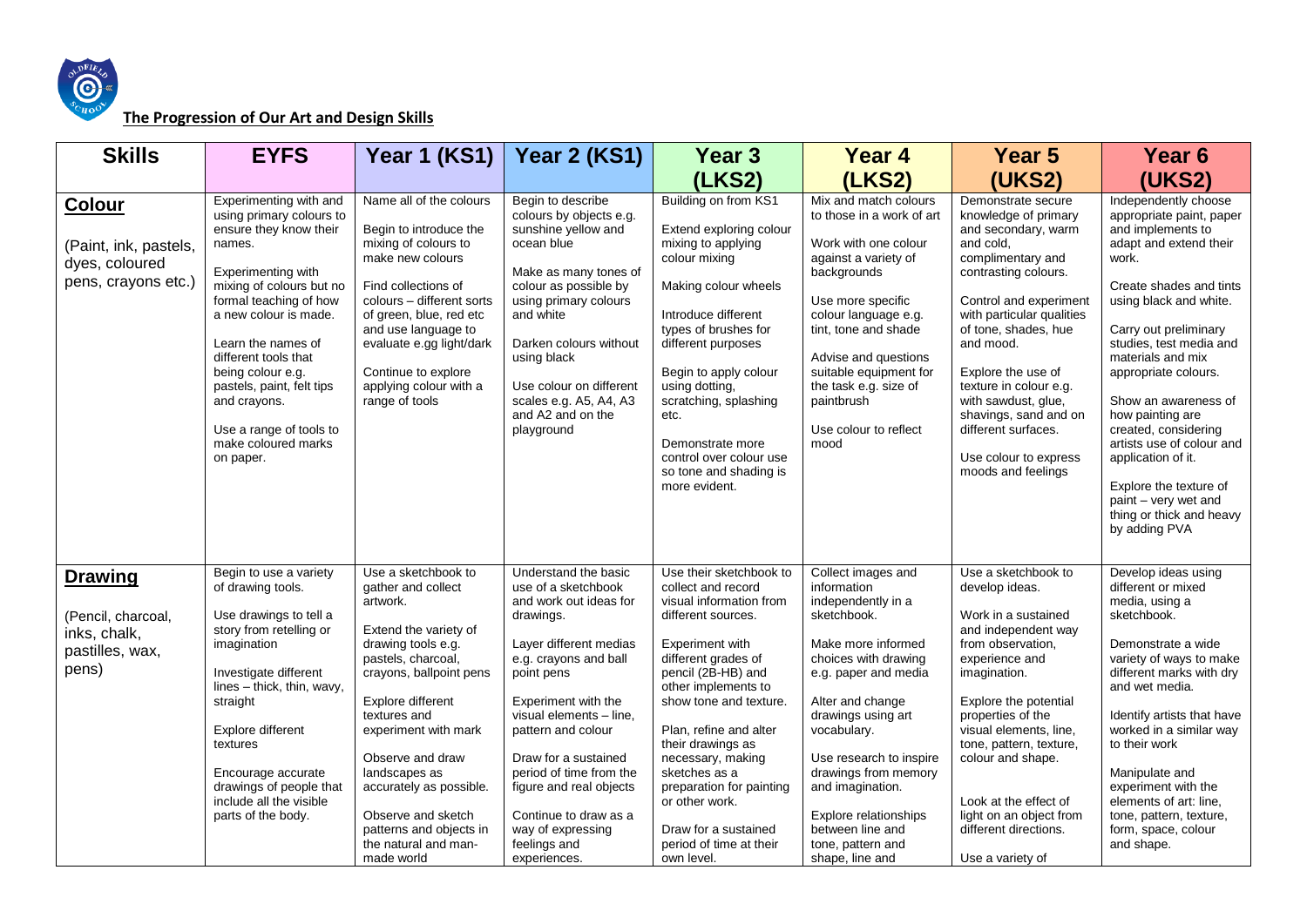| <b>Texture</b><br>(Textiles, clay,<br>sand,<br>embellishments,<br>collage materials)                          | Handle, manipulate and<br>enjoy using a range of<br>materials<br>Construct simple<br>collages, using paper,<br>pasta, beans etc and<br>larger tactile things.<br>Select, sort, tear and<br>glue items down.                                         | Observe anatomy and<br>encourage accurate<br>drawing of people.                                                                                                                                                                                                                | Look at drawing and<br>begin to comment<br>thoughtfully, looking at<br>shadows and use of<br>light and dark<br>Encourage more<br>accurate drawing of<br>objects and people<br>looking closely at<br>details and key features<br>Use a variety of<br>techniques to explore<br>texture e.g. weaving<br>Use a variety of media<br>to create a textured<br>collage<br>e.g. magazines, paper,<br>tissue, fabric, plastic<br>etc. | Use different media to<br>achieve different<br>variations in line,<br>texture, shape and<br>pattern.<br>Draw both the positive<br>and negative shapes<br>e.g. the outlines of an<br>object and the shapes it<br>creates within.                                                                                            | texture.<br>Identify and draw the<br>effect of light<br>(shadows) on a<br>surface, on objects<br>and people.<br>Introduce the<br>concepts of scale and<br>proportion.<br>Encourage more<br>accurate drawings of<br>whole people, building<br>on their work on facial<br>features to include<br>proportion, placement<br>and shape of body.<br>Develop skills in cutting<br>and joining to create<br>textured collages.<br>Use collage to create<br>mood boards of ideas. | techniques to interpret<br>the texture of a<br>surface e.g. mark<br>making (e.g.<br>crosshatching)<br>different textured<br>paint.<br>Produce increasingly<br>accurate drawings of<br>people.<br>Work on a variety of<br>scales and<br>collaboratively.<br>Independently select<br>materials and<br>techniques to use to<br>create a specific<br>outcome. | Independently use a<br>variety of techniques<br>to interpret the texture<br>of a surface e.g. mark<br>making, different<br>textured paint.<br>Observe and use a<br>variety of techniques<br>to show the effect of<br>light on objects and<br>people e.g. use<br>rubbers to lighten, use<br>pencil to show tone,<br>use tones of the same<br>colour.<br>Introduce the concept<br>of perspective.<br>Explore a range of<br>fabrics from other<br>countries to develop<br>their idea of pattern and<br>texture.<br>Embellish work, using a<br>variety of techniques,<br>including drawing,<br>painting and printing on<br>top of textural work. |
|---------------------------------------------------------------------------------------------------------------|-----------------------------------------------------------------------------------------------------------------------------------------------------------------------------------------------------------------------------------------------------|--------------------------------------------------------------------------------------------------------------------------------------------------------------------------------------------------------------------------------------------------------------------------------|-----------------------------------------------------------------------------------------------------------------------------------------------------------------------------------------------------------------------------------------------------------------------------------------------------------------------------------------------------------------------------------------------------------------------------|----------------------------------------------------------------------------------------------------------------------------------------------------------------------------------------------------------------------------------------------------------------------------------------------------------------------------|--------------------------------------------------------------------------------------------------------------------------------------------------------------------------------------------------------------------------------------------------------------------------------------------------------------------------------------------------------------------------------------------------------------------------------------------------------------------------|-----------------------------------------------------------------------------------------------------------------------------------------------------------------------------------------------------------------------------------------------------------------------------------------------------------------------------------------------------------|----------------------------------------------------------------------------------------------------------------------------------------------------------------------------------------------------------------------------------------------------------------------------------------------------------------------------------------------------------------------------------------------------------------------------------------------------------------------------------------------------------------------------------------------------------------------------------------------------------------------------------------------|
| <b>Printing</b><br>(Fingers, hands,<br>vegetables, card,<br>wood, string, lino,<br>clay, polystyrene<br>etc.) | Make rubbings showing<br>a range of textures and<br>patterns.<br>Print with a variety of<br>objects.<br>Imprint onto a range of<br>textures - newspaper,<br>coloured paper, plain<br>paper, into clay and<br>dough etc.<br>Print with block colours | Create patterns and<br>pictures by printing<br>from objects using<br>more than one colour.<br>Explore relief printing -<br>string, card etc.<br>Add pencil or<br>decorative detail to<br>impressed images.<br>Use equipment and<br>media correctly to<br>produce clean images. |                                                                                                                                                                                                                                                                                                                                                                                                                             | Identify the different<br>forms printing takes e.g.<br>books, pictures,<br>wallpaper and fabrics<br>Use relief and<br>impressed printing<br>processes.<br>Explore colour mixing<br>through overlapping<br>colour prints<br>deliberately.<br>Print with a growing<br>range of objects.<br>including man made<br>and natural |                                                                                                                                                                                                                                                                                                                                                                                                                                                                          | Use relief and<br>impressed printing<br>processes<br>Explore images through<br>mono printing on a<br>variety of papers.<br>Explore printing<br>techniques used by a<br>variety of artists.                                                                                                                                                                |                                                                                                                                                                                                                                                                                                                                                                                                                                                                                                                                                                                                                                              |
| 3D Form                                                                                                       | Handling, feeling,<br>manipulating materials<br>in a variety of ways,                                                                                                                                                                               |                                                                                                                                                                                                                                                                                | Show an awareness of<br>natural and man-made<br>forms and<br>environments.                                                                                                                                                                                                                                                                                                                                                  |                                                                                                                                                                                                                                                                                                                            | Shape, form, model and<br>construct from<br>observation and / or                                                                                                                                                                                                                                                                                                                                                                                                         |                                                                                                                                                                                                                                                                                                                                                           | Discuss own work and<br>work of other sculptors<br>with comparisons<br>made.                                                                                                                                                                                                                                                                                                                                                                                                                                                                                                                                                                 |